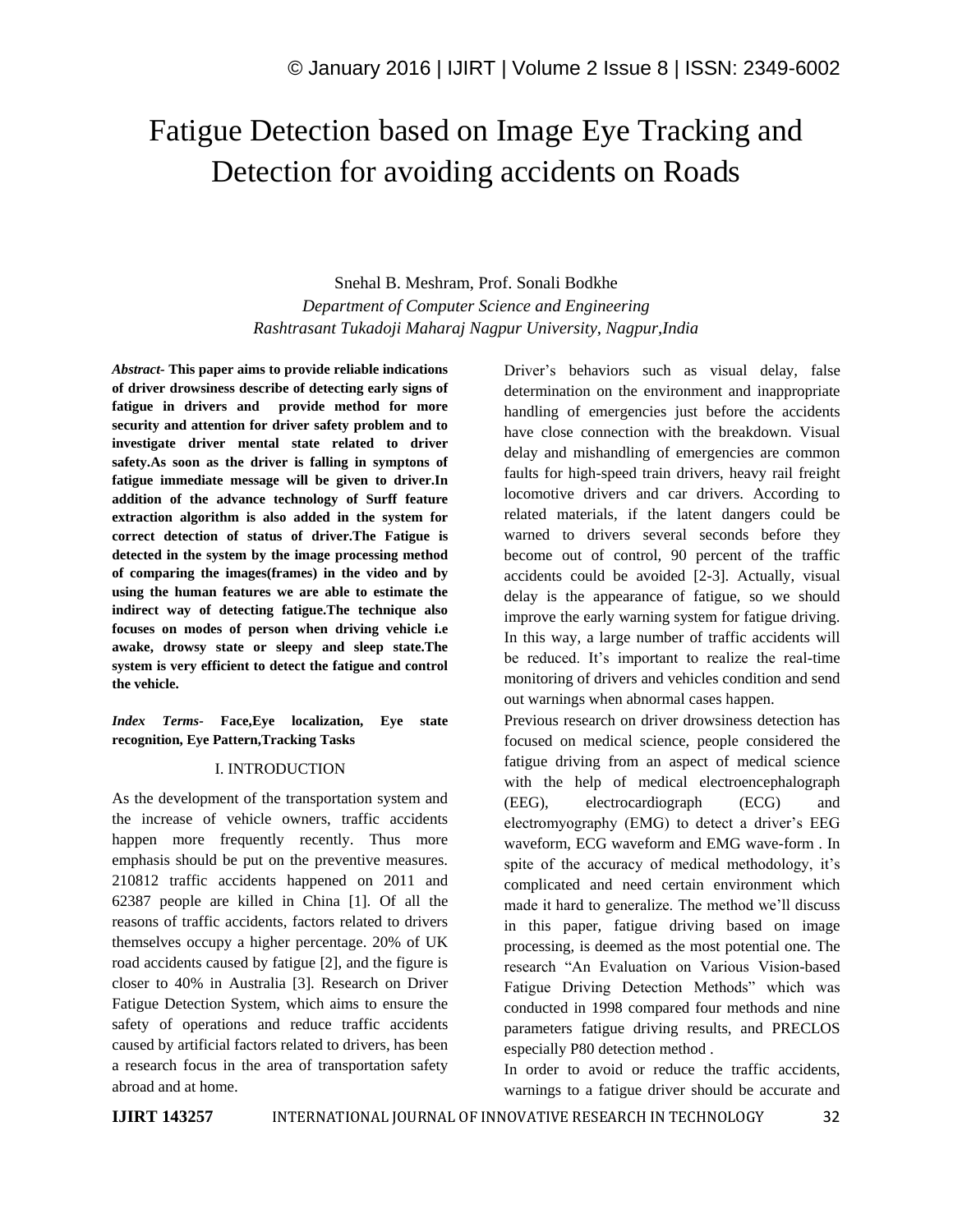prompt, thus made it impossible for a single algorithm and hard-ware to realize this function. In this paper, we use a distributed algorithm system combining the pipeline structure of its hardware implementation. Eyes localization, tracking and eyes state recognition are realized by using DSP. Eyes localization, tracking and eyes state recognition require immediate and accurate processing. Single recognition, tracking and location methods are not so useful any more, we need to merge different algorithms. The strong floating point arithmetic capacity of DSP satisfies our requirements. This part of research is crucial for the entire fatigue driving detection system.In the recent years many techniques and methods which can detect whether the driver is tired have been proposed by researchers and few of them have been implemented. But, due to a variety of factors, despite the success of existing systems and approaches for extracting characteristics of a driver using computer aided technologies, and other current efforts in this area, it is a challenging issue to develop a driver fatigue detection system.

#### II. LITERATURE REVIEW

## **2.1Existing Location applications based on Eye Tracking:**

 One of the main factor is the variety of eye moving speed of driver, external illumination interference and realistic lighting conditions. In the realistic lighting condition the eye motion is highly nonlinear. So the use of driver fatigue detection method that is based on linear movement of driver eye is very difficult in real scenario.

[1]In references [3, 6], Qiang Ji et al. have made significant improvements of facial fatigue detection over existing techniques. However, their methods need infrared (IR) eye detector, or bright pupils and steady illumination. Their eye-tracking method that used Kalman filtering is a linear system estimation algorithm. In fatigue detection system, the eye motion has the high nonlinearity of the likelihood model that the standard Kalman filter is no longer optimal in realistic driving environments.

[2]To tackle some of those problems, in reference [1], ZHANGs have also proposed a new real-time eye tracking based on a nonlinear unscented Kalman filter for driver fatigue detection.

But these proposed systems/detectors works on IR image which is a problem.

To tackle this problem we have proposed a system that can be used without IR illuminator that illuminates a person's face and use an IR-sensitive camera to acquire an image.

Drowsiness detection can be divided into three main categories (1) Vehicle based (2) Behavioural based (3) Physiological based. [4], the three different approaches for drowsiness detection. Drowsiness detection is based on these three parameters. A detailed review on these measures will provide insight on the present systems, issues associated with them and the enhancements that need to be done to make a robust system.

Vehicle based measures: A number of metrics, including deviations from lane position, movement of the steering wheel, pressure on the acceleration pedal, etc., are constantly monitored and any change in these that crosses a specified threshold indicates a significantly increased probability that the driver is drowsy. Behavioral based measures: The behavior of the driver, including yawning, eye closure, eye blinking, head pose, etc. is monitored through a camera and the driver is alerted if any of these drowsiness symptoms are detected.

Physiological based measures: The correlation between physiological signals ECG (Electrocardiogram) and EOG (Electrooculogram). Drowsiness is detected through pulse rate, heart beat and brain information.

Time of day is a key factor in tasks demanding vigilance such as driving, as highlighted by statistics on traffic accidents (Di Milia et al., 2011; Folkard, 1997). Specifically, traffic accidents occur most frequently when both body temperature and vigilance levels are at minimum, that is, around 3 to 5 am. Time of day effects in driving performance have also been demonstrated by laboratory experiments (Akerstedt et al., 2010; Baulk et al., 2008; Lenné et al., 1997).

However, most of these studies have not considered the negative impact that extending duration of prior wake exerts upon driving performance, which can be exacerbated at specific times of day when vigilance is low, for example at 4 am (Matthews et al., 2012).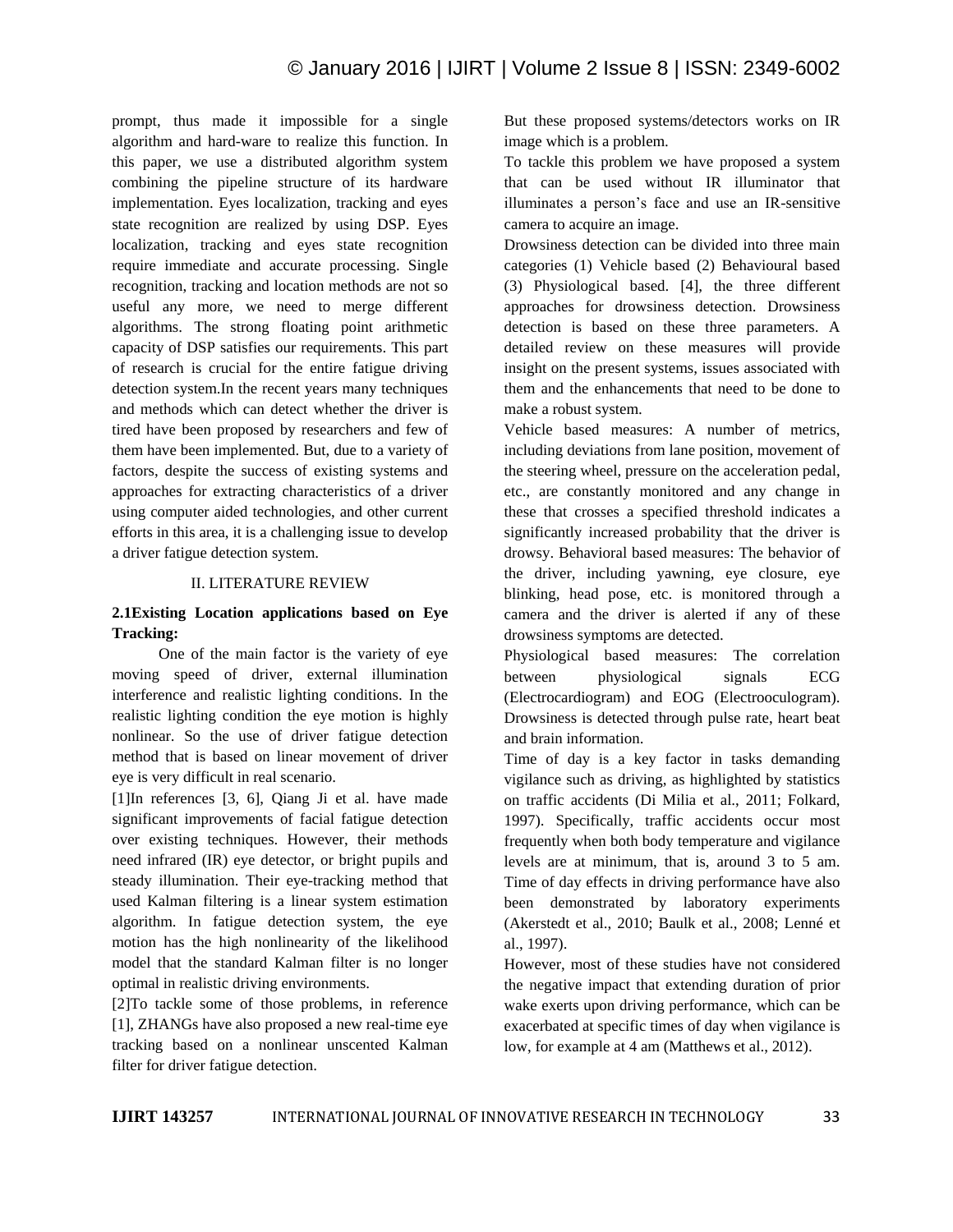### III. EVALUATION AND DISCUSSION

Table.1 Represents the objectives and performance of various approaches along with techniques and features selection.

| Sr.N             | <b>Studies</b> | <b>Techniq</b> | <b>Advant</b> | <b>Disadvant</b> |
|------------------|----------------|----------------|---------------|------------------|
| 0.               |                | ues            | age           | age              |
|                  |                | <b>Used</b>    |               |                  |
| 1.               | Grace et.      | Special        | Calculat      | Slow and         |
|                  | al             | cameras.       | e             | long             |
|                  |                |                | different     | learning         |
|                  |                |                | wavelen       | procedure.       |
|                  |                |                | gth of        |                  |
|                  |                |                | Eyes.         |                  |
| $\overline{2}$ . | Ji and         | Infra-         | Used          | Very high        |
|                  | Yang           | red            | light         | sensitivity      |
|                  |                | illuminat      | function      | change in        |
|                  |                | ion            | between       | illuminati       |
|                  |                | system.        | eyes.         | on               |
|                  |                |                |               | condition.       |
| 3.               | Smith          | Global         | Fast Eye      | Long             |
|                  | and            | motion         | color         | training         |
|                  | D.Vitori       | and            | range.        | procedure.       |
|                  | a              | color          |               |                  |
|                  |                | statistic      |               |                  |
|                  |                | method.        |               |                  |
| 4.               | W.Rong         | Facial         | Fastly        | Slowly           |
|                  | ben            | Feature        | examine       | examine          |
|                  |                | Detectio       | face          | eye              |
|                  |                | n              | features.     | location.        |
|                  |                | Method.        |               |                  |
| 5.               | D'Orazi        | Circle         | Reliable      | Slowly           |
|                  | $\mathbf{o}$   | Hough          | and best      | examine          |
|                  |                | Transfor       | match         | eye              |
|                  |                | m              | for eye       | position.        |
|                  |                |                | position.     |                  |
| 6.               | Valenti        | Isocentri      | Reliable      | Misdetecti       |
|                  | and            | $\mathbf c$    | and very      | on of eye        |
|                  | Geverse        | Patterns       | fast.         | corners as       |
|                  |                |                |               | the eye          |
|                  |                |                |               | detection.       |
| 7.               | Timm           | Accurate       | Very          | Lower            |
|                  | and            | eye            | accurate      | accuracy         |
|                  | Barth          | centre         | in Eye        | due to           |
|                  |                | localizati     | centre        | feature          |
|                  |                | on             | detectio      | dependenc        |
|                  |                |                | n.            | y chain.         |

#### IV. METHODOLOGY

This paper includes four modules such as Face detection,Face Extraction,Edge Finding method ,SURFF feature extraction algorithm.

## **1. Face Detection**

Algorithms for face detection face many challenges; for example, facial expression, illumination condition and vibration. There are several mainstream methods for face detection, artificial neural network method, template matching method, skin color detection method, motion detection method and AdaBoost face detection algorithm.Skin color detection method is useful when it comes to multi-face detection and tracking.

Systems based on color can recognize human faces from different visual angles, but this method adapts to color image and cannot be used in night mode.Template matching method mainly recognizes human faces by the geometrical relationship within face structure. As for illumination and pose variation and covered partial human faces, this method shows its drawbacks. AdaBoost algorithm is adaptable to light variation, anti-shake and can localize human faces with all-weather conditions



**Flow Diagram**

## **First module description:**

- Face detection method.
- Cascade object detector
- Advance face extraction method:Bounding rectangular box around only face.

**IJIRT 143257** INTERNATIONAL JOURNAL OF INNOVATIVE RESEARCH IN TECHNOLOGY 34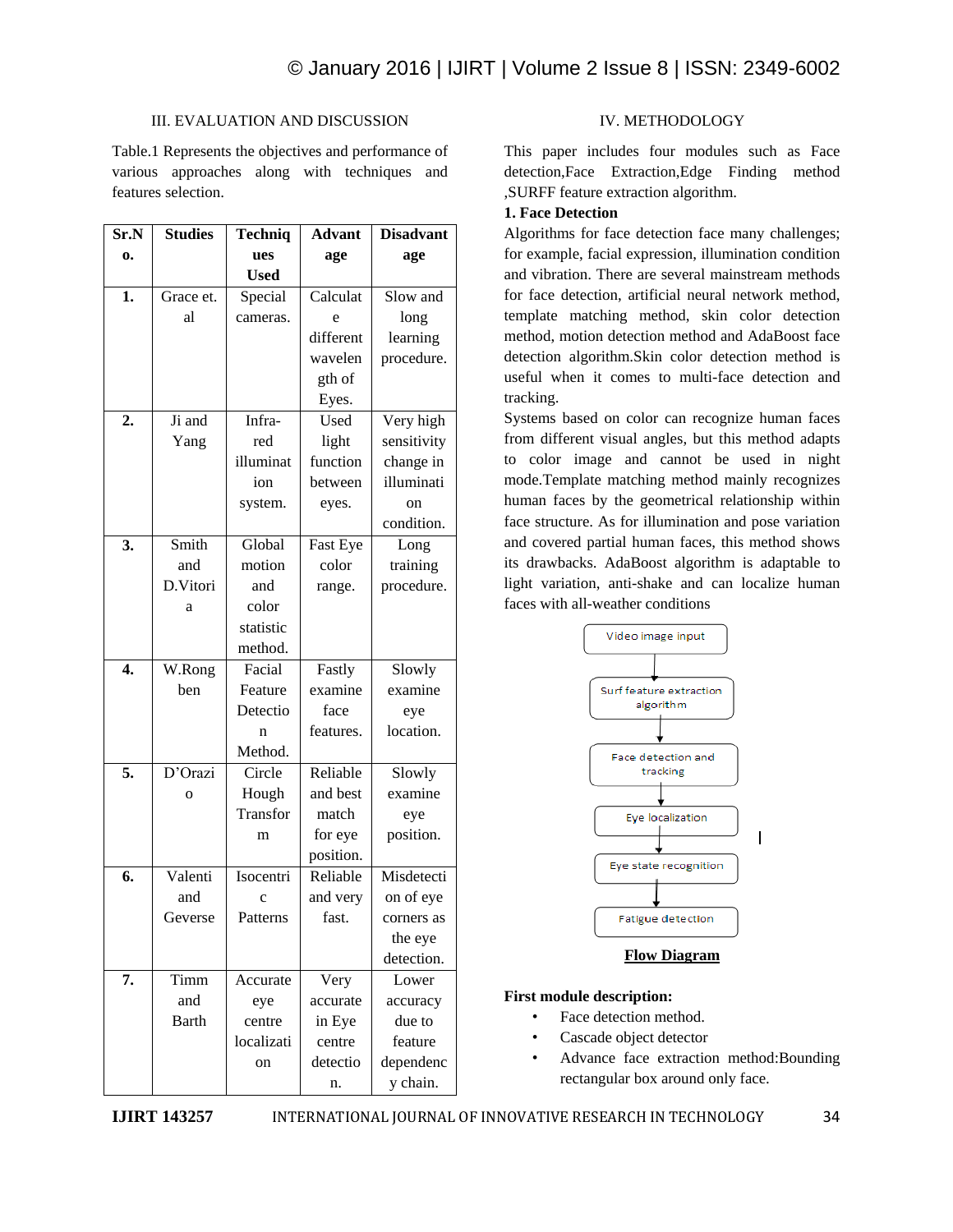# © January 2016 | IJIRT | Volume 2 Issue 8 | ISSN: 2349-6002



| <b>Driver Fatigue Detections</b> |  |  |
|----------------------------------|--|--|
|                                  |  |  |
|                                  |  |  |
| Eye Finding                      |  |  |
| Edge Finding                     |  |  |
| Hough Transform                  |  |  |
|                                  |  |  |
| Surf Feature Extract             |  |  |
| Close figure                     |  |  |
|                                  |  |  |
|                                  |  |  |
|                                  |  |  |
|                                  |  |  |
|                                  |  |  |
|                                  |  |  |
|                                  |  |  |
|                                  |  |  |

## **Fig: Face detection of an Image 2 nd Module Description:**

**Face Eye Localization and Eye State Recognition** In this paper, we concentrate on train drivers. After obtaining a large number of drivers' eyes pictures, we formed a general eye pattern for train drivers. Therefore, after detection human faces, sensitive eye areas are obtained through general eye pattern, then time difference method is applied to video image sequence and obtain eye difference image . Adding N eye difference images deduce frame differential accumulation figure, and then the eye position

- Input- image
- Detection- only eye region
- Create edges on eye region.
- Detect peak points on eye.
- place strong points on Eye Output of  $2<sup>nd</sup>$  module will be shown as below:



Fig:Detection of EYE

## **3.Edge Finding Method:**

PRECLOS method is use as the criteria for fatigue judging. PRECLOS is recognized as the most effective vision-based fatigue evaluation method [15- 17]. Eye state recognition should be conducted as soon as eye localization finishes. Eye position, open eye pattern and closed eye pattern of a detected person are obtained by frame differential accumulation figure. Then use closed and open eye pattern to determine whether this person is fatigue or not. Above is the template matching algorithm, where Pm,n (i,j) denotes the pixel value of eye coordinates i, j. T(i,j) denotes the pixel value of pattern coordinates i, j. S(m,n) denotes the correlation value

**IJIRT 143257** INTERNATIONAL JOURNAL OF INNOVATIVE RESEARCH IN TECHNOLOGY 35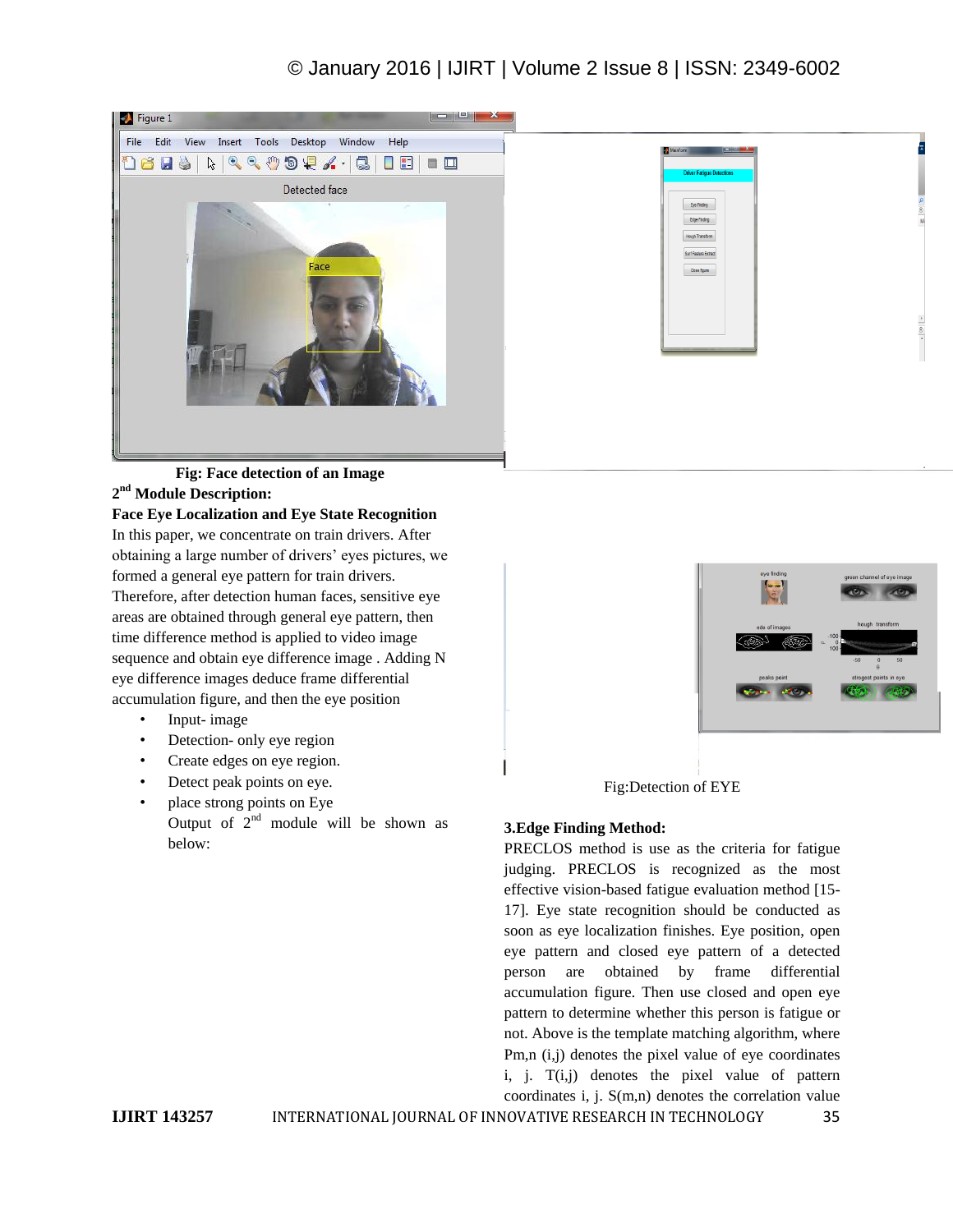between detected eye image and pattern image,  $0 \leq S(m,n) \leq 1$ . Threshold th is set. If  $S(m,n) \geq th$ , detected eye image and pattern image are considered match each other.

$$
s(m,n) = \frac{\sum_{i=1}^{I} \sum_{j=1}^{J} P^{m,n}(i,j) \bullet T(i,j)}{\sum_{i=1}^{I} \sum_{j=1}^{J} \left[ P^{m,n}(i,j) \right]^2}
$$

Modified histogram equalization algorithm introduced by Jiang Duan and Guo Ping Qiu [11] is used to eliminate light effect. This algorithm uses floating-point numbers to represent the gray value of a RGB image.

$$
P_r(r_r) = n_k/n
$$

Where  $0 \leq r k \leq 1$ ,  $k=0,1,2...$  I nk denotes the number of certain gray value in an image, and n denotes the total number of pixels, L is the gray value. It's convincible that the image contains the most information when its histogram distributed evenly. The histogram conceived in this paper is:

$$
H[k] = P_r[Lu(i,j)] = K
$$

Project the gray values to dynamic [0, 255] g

$$
Lu(i, j) = 0.299 \times R(i, j) + 0.587 \times G(i,
$$

where  $R(i,j), G(i,j)$ ,  $B(i,j)$  denote the red, green, blue pixel values of eye coordinates i, j separately. Find an a0 and make it satisfies:

$$
\sum_{k=0}^{a_0} H\big[k\big] = \sum_{k=a_0}^{255} H\big[k\big]
$$

Then divide gray level into  $[0, c_0]$  and  $[c_0, 255]$ .

$$
c_0 = (255+0)/2 + b(a_0 - (255+0)/2
$$

where b is the control parameter. Find  $a_1$  from [0,  $\alpha$ 

$$
\sum_{k=0}^{a_1} H\big[k\big] = \sum_{k=a_1}^{c_0} H\big[k\big]
$$

#### **Third Module Description:**

- Input- video file
- Detection- only eye region
- Create edges on eye region. Output screen shot will be given as below:

| MainForm                         | $\overline{\mathbf{z}}$<br><b>Parties</b> |
|----------------------------------|-------------------------------------------|
|                                  |                                           |
| <b>Driver Fatigue Detections</b> |                                           |
|                                  |                                           |
| <b>Eye Finding</b>               |                                           |
| <b>Edge Finding</b>              |                                           |
| <b>Hough Transform</b>           |                                           |
| <b>Surf Feature Extract</b>      |                                           |
| Close figure                     |                                           |
| Applay Proccessing on video      |                                           |
| <b>Load Video</b>                |                                           |
|                                  |                                           |
|                                  |                                           |
|                                  |                                           |
|                                  |                                           |

Fig: Mainform of Module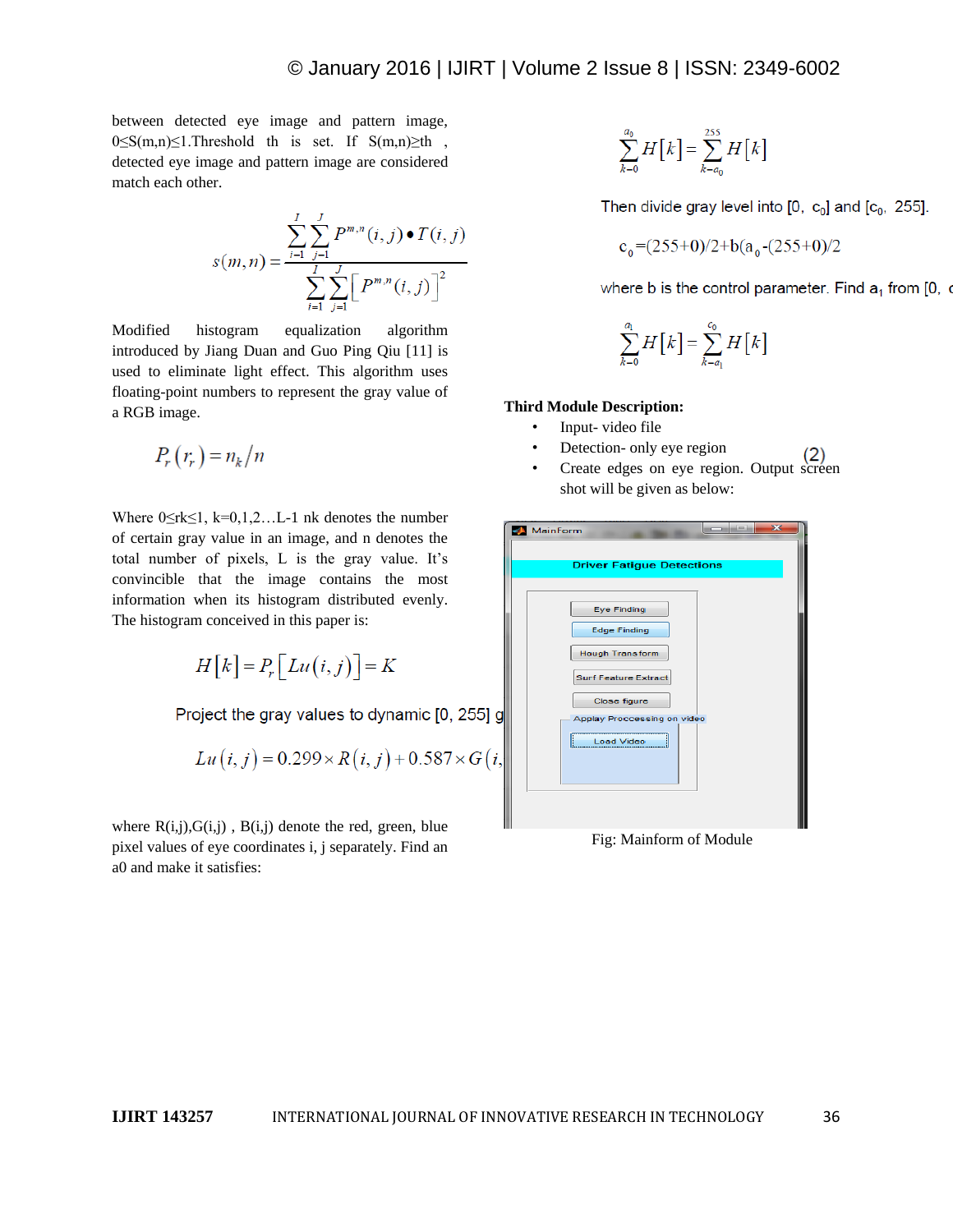

Fig: eye pair detection After detecting eye pair the strong points will be plot on eye region as shown below:



**4.SURFF Feature Extraction Algorithm:**

After detecting eye location and edge of eye,surff feature extraction algorithm is apply which plot strong points on eye and detect the state of a person's eye.

# **4 th Module Description:**

In this module it will show negative and positive database from which we can get the exact position of eye.



**5.Comparative graph between the images and surff feature and template matching :**



Fig:Comparative graph between template and feature techniques



Fig:Comparative graph of Surff feature extraction algorithm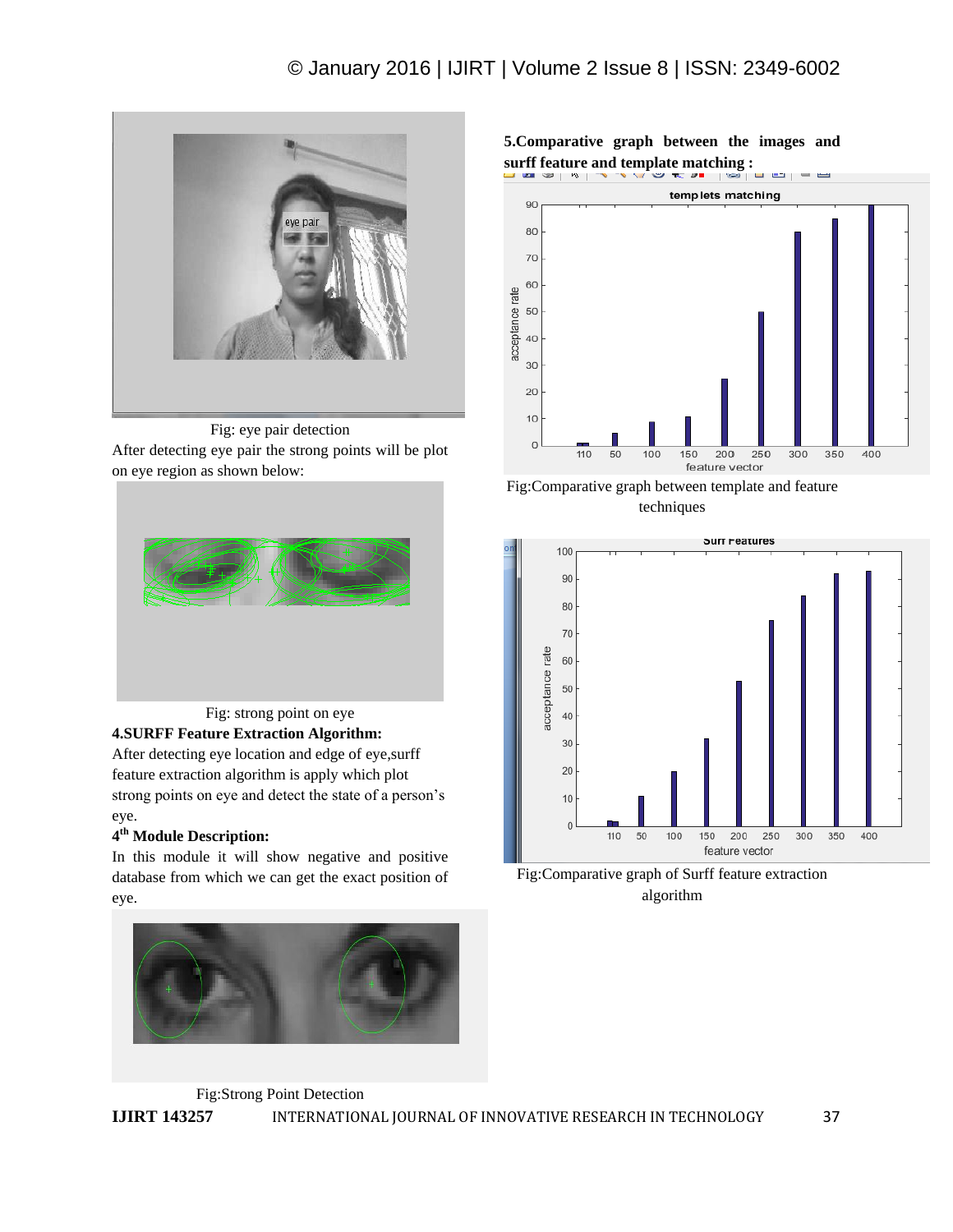# © January 2016 | IJIRT | Volume 2 Issue 8 | ISSN: 2349-6002





#### V. RESULT & DISCUSSION

The proposed driver fatigue detection system use Videos with images to capture driver's images.

The system was tested under the environment of Pentium 4 with 512 MB RAM. The format of input video is 320 240 true color. After starting the system, it took less than 40 milliseconds for initial face location and eye detection. Once the eye templates were found, eye tracking could achieve more than 30 frames per second. Recall that in this system, if the driver closes his/her eyes over 5 consecutive frames, then the driver is regarded as dozing off.

The first four videos were captured under different illumination conditions with different people and backgrounds. The last video 5, was captured when driving around a parking lot at nightfall with large illumination change. The field Total Frames means the total number of frames in each video.

Tracking Failure is the count of eye tracking failure. Correct Rate of eye eye tracking in which is the ratio of (Total Frames – Tracking Failure) to Total Frames.We can see that the correct rate of eye tracking is higher than 98.3% in the first four videos, and it still can reach 80.0% in the very strict environment of video 5. The average correct rate achieves 96.0% in the proposed system on these test videos.

The proposed system could still correctly detect and track the driver's eyes. In spite of this kind of interference and illumination changes, the average

precision rate for fatigue detection for all videos could still achieve 89.3% in the proposed system.

#### VI. CONCLUSION

As describe throughout the paper, many technologies exists to detect driver fatigue. This paper tries to look at the emerging technologies and determine the best approaches in trying to prevent the number one cause of fatal vehicle crashes. To overcome such problem our system is using new method SURF Feature Extraction Algorithm specially for eye tracking to improve matching accuracy and also Fast Search Algorithm in eye tracking to improve search efficiency. Also through these methods the particular attention has been paid to accuracy in feature detection and ability to operate in real time system.

### VII. FUTURE SCOPE

This paper use vision-based real-time driver fatigue detection system for driving safety. The system uses camera to capture the driver's images, which makes the method more practical.

Tested on a notebook of Pentium M 1.4G CPU with 512 MB RAM, the system could reach 96.0% of average correct rate of eye detection on five videos of various illumination conditions, and could achieve 100% of correct rate of fatigue detection with our present rate 89.3%. The speed of this system could reach more than 30 frames per second for eye tracking, with each color frame of size 320 240. In summary, the proposed driver fatigue detection system could cope with the illumination change problem and could be suitable for real-time applications to improve driving safety.

#### REFERENCES

[1] Åkerstedt T, Gillberg M. Subjective and objective sleepiness in the active individual. International Journal of Neuroscience. 1990; 52: 29-37.

[2] Åkerstedt T, Ingre M, Kecklund G, Anund A, Sandberg D, Wahde M, Philip, P, Kronberg P. Reaction of sleepiness indicators to partial sleep deprivation, time of day and time on task in a [3] Q. Ji, Z. Zhu, P. Lan. "Real time nonintrusive monitoring and prediction of driver fatigue" at IEEE Transactions on Vehicular Technology, 2004, 53(4):  $1052 - 1068$ .